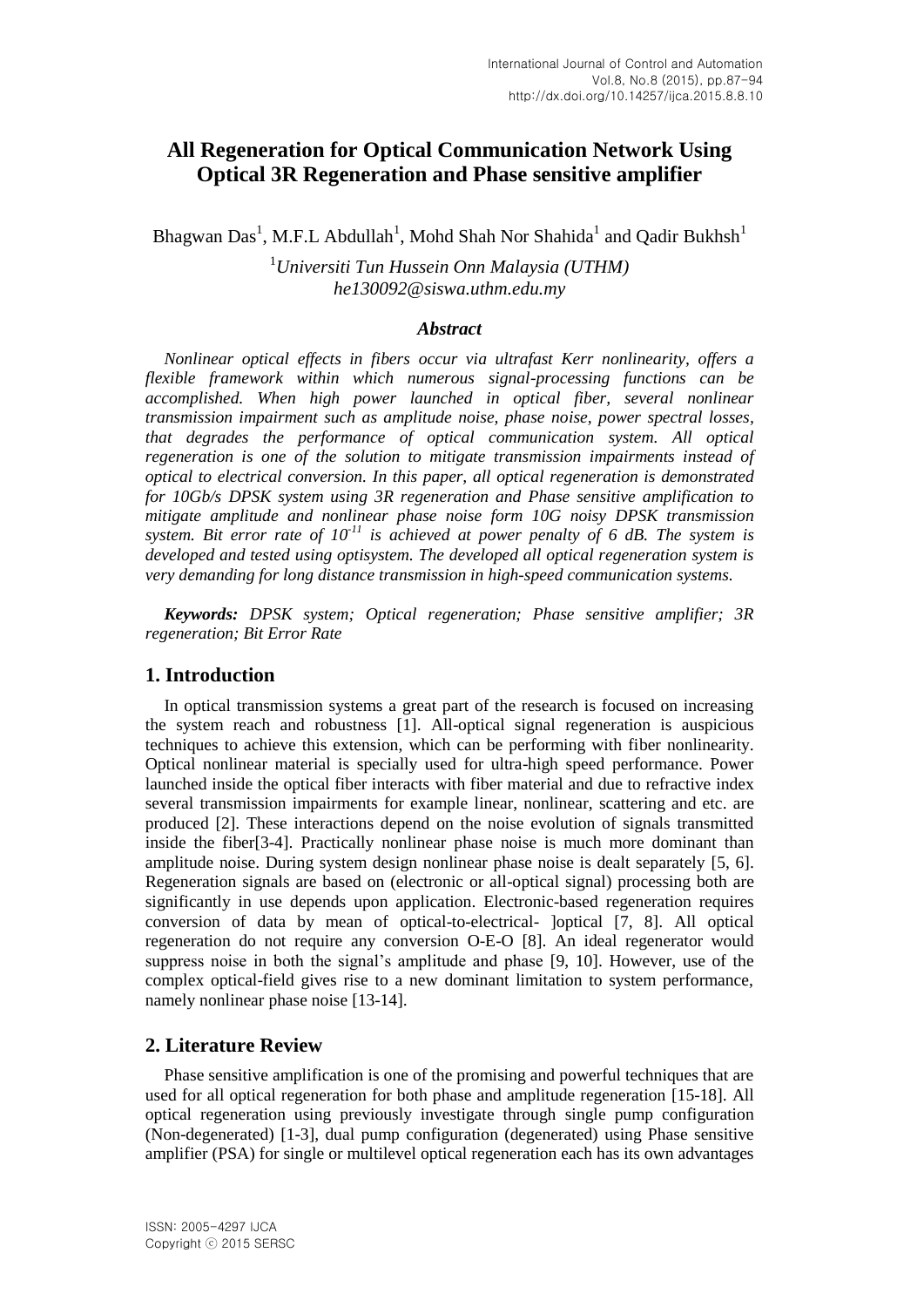and disadvantages[4-9]. Furthermore the all optical regenerations are also investigated theoretically, numerically with 2R (Re-amplify, reshaping) regenerator configuration, 3R (Re-amplify, reshaping, retiming), phase extraction, pump dithering, Semiconductor optical amplifier (SOA), format conversion and with black box model [9-13], [15]. To date with wide usage of above PSAs configuration and 2R regeneration is power consumptive and complex to use [16-18]. All optical regeneration still requires consideration to improve existing techniques in terms of improvement in BER, Eye diagram, power consumption and most important need to be energy efficient because not all developed techniques are energy efficient yet. To improve the performance of existing all optical regenerative systems, It is demonstrated that all optical regeneration using 3R and PSA, which has improved BER, reduces the both amplitude and phase noise from 10G DPSK system.

# **3. Problem Statement**

When intense power is transmitted in fiber, nonlinear parameters become more dominate to degrade the signal and limits performance of optical communication system. This degradation produces following affects; loss in power spectral efficiency due to phase noise produces in co-propagating channels interacts with each other. This becomes severer in performance degradation when increase in transmission speed and distance. In this paper, all optical regeneration is demonstrated for DPSK system, using 3R regenerator and PSA techniques that will use to mitigate the ASE noise and nonlinear phase noise respectively. This technique gives the significant improvement in BER for 10G noisy DPSK system.

# **4. Methodology**

All optical regeneration is performed for 10G DPSK systems using PSA with 3R regeneration. With this technique the nonlinear phase noise mitigate with PSA and other noises such as ASE are removed using 3R regeneration process. Figure 1. Shows the system model for the all optical regeneration system using 3R and PSA technique. The model contains the optical transmitter of 10G DPSK system. Noise emulator introduces the external noise in the channel to perform the regeneration. After that, all optical regeneration is performed for 10G DPSK system. At the end BER is compared before and after applying our technique for all optical regeneration system.



**Figure 1: System Model**

# **4.1 Optical Transmitter**

The ability to signal in phase as well amplitude has long been exploited in telecommunications to boost spectral efficiency. In fiber optic communication, PSK format such as differential phase shift keying (DPSK) and differential quadrature PSK (DQPSK) offers significant benefits over amplitude only formats such as on-off keying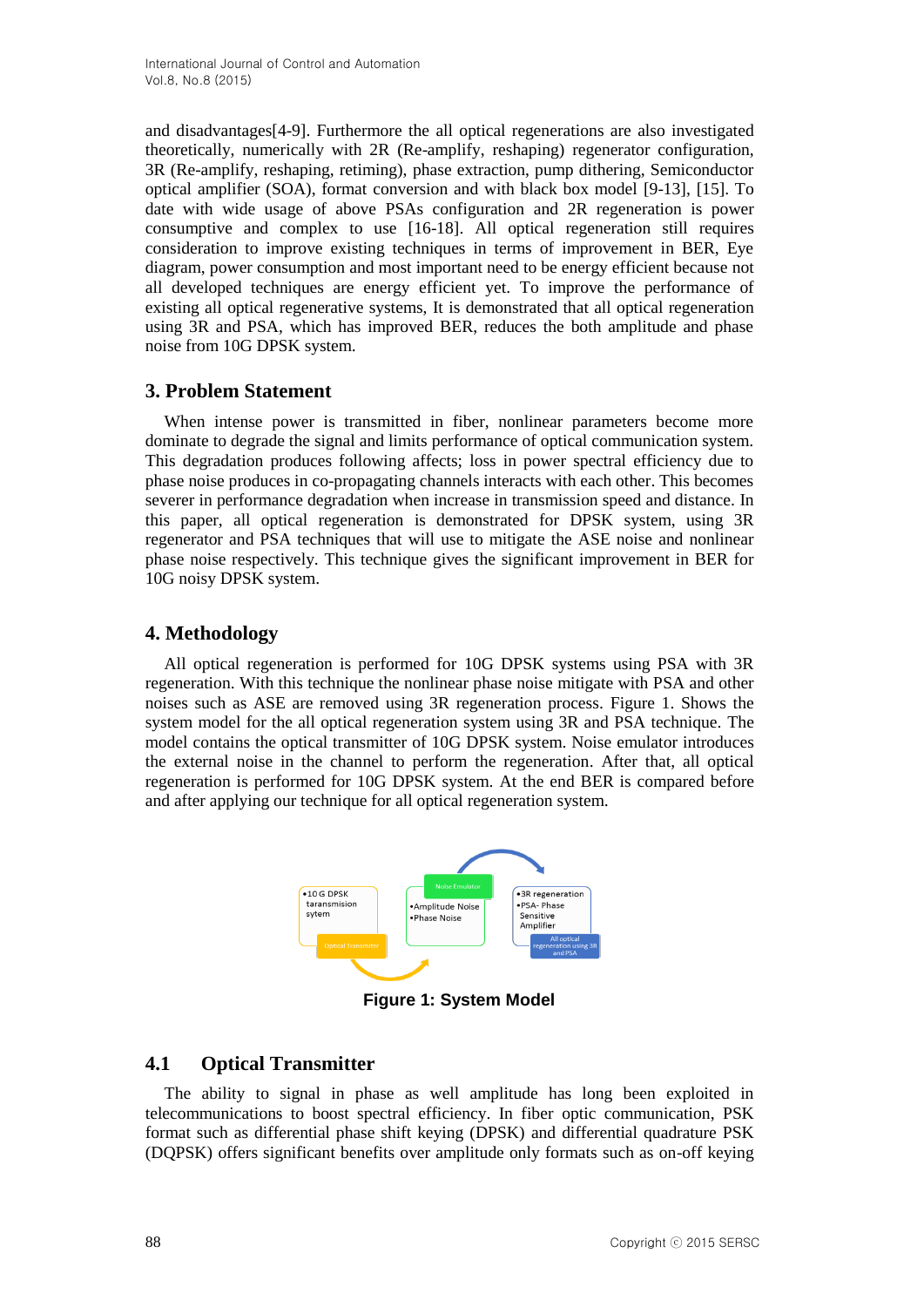(OOK). DPSK optical transmitter is to be design for this particular system because it offers advantage in terms of resilience to transmission impairments such as dispersion [3-7], and nonlinearity, as well as an inherent 3dB improvement in receiver sensitivity over other amplitude formats with sophisticated error correction techniques and system margin improvements reach are enable. Equation (1) describes the mathematical expression for the DPSK optical transmitter, which states that can transmit different amount of power P(t), depending upon the encoding scheme and sampling time Ts.

$$
P(t) = \begin{pmatrix} E \cdot \text{for } RZ100\% \\ E \cdot \cos(\frac{\pi}{2}\cos^2(\frac{1.5\pi}{Ts})). \text{for } RZ.66\% \\ E \cdot \cos(\frac{\pi}{2}\cos^2(\frac{3\pi}{Ts})). \text{for } RZ.50\% \end{pmatrix}
$$
 (1)

The DPSK transmitter requires the following components to be design in Optisystem. Pseudo random bit sequence, laser source, pulse generator and optical modulator. Table 1 Shows, the parameters used in optical transmitter.

| Noise<br>Pseudo<br>Random Sequence | <b>Bit Rate</b>                 | 10G                                       |
|------------------------------------|---------------------------------|-------------------------------------------|
|                                    | Operation mode                  | Log sequence with Mark Probability of 0.5 |
|                                    | Number of leading zeros         | (Time window $* 3 / 100$ ) $*$ Bit rate   |
| RZ pulse generator                 | Pulse shape                     | Rectangular with 1Vp-p                    |
|                                    | Encoding Scheme with Duty Cycle | RZ format 50%                             |
| Continuous Wave<br>Laser           | Frequency                       | 1552.5 nm                                 |
|                                    | Power                           | $10$ dbm                                  |
|                                    | Linewidth                       | 10 MHz                                    |
|                                    | <b>Initial Phase</b>            | $0^{\circ}$                               |
| Modulator                          | <b>Extinction</b> ratio         | 30 dB                                     |
|                                    | Negative signal chirp           | $\Omega$                                  |
|                                    | Symmetry factor                 | $-1$                                      |

**Table 1: Parameters for DPSK Transmitter**

Figure 2 shows the DPSK transmitter designed in Optisystem. The systems contains Pseudo noise random sequence, CW laser as the source and RZ pulse generator as an electrical input. All these signals feed in to LiNbO3 MZIMs modulator, which produces the 10G DPSK output. The optical transmitter also consists of narrow-line width laser to generate a lightwave whose wavelength conforms to the ITU grid.



**Figure 2: PSK Optical Transmitter in Optisystem**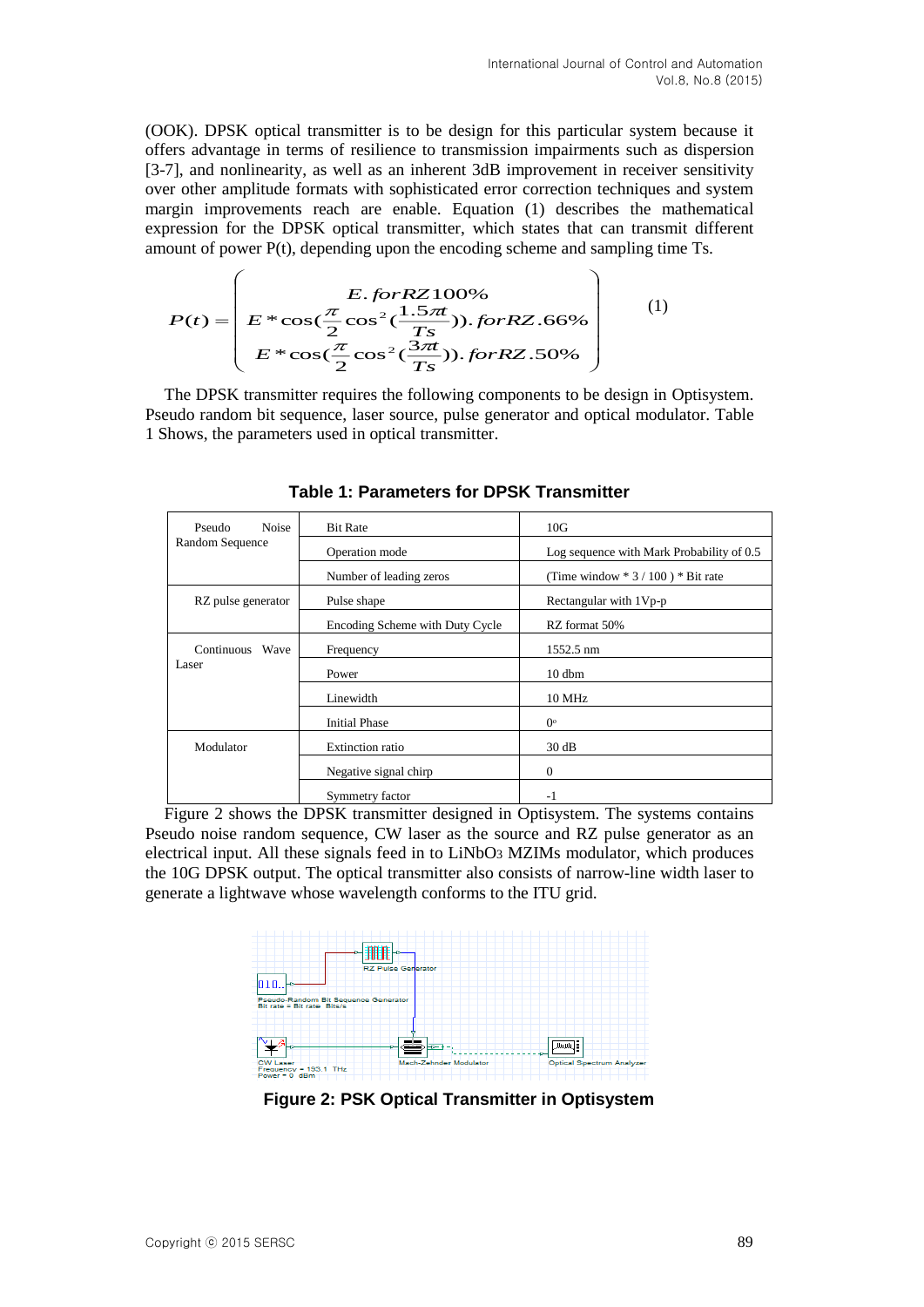## **4.2 Noise Emulator**

In order to emulate the noise effects in the 10G DPSK transmitter, the amplitude and phase modulator are used. The phase modulator driven at a frequency of 20 GHz and amplitude modulator driven at frequency of 1 GHz, both modulators are shown in Figure 3. The amplitude and phase is controlled by varying the corresponding depths to emulate different noise levels allowing control of the phase and amplitude noise levels, respectively. The distorted signal will be launching in all optical regeneration system using 3R and PSA.



**Figure 3: Model of Noise Emulator**

Figure 4 displays, the noise emulator design in optisystem. The amplitude modulator is modulated with 1GHz sine wave frequency and phase modulator is modulated with 20 GHz sine wave. Both the modulator contains the sine generator as source to drive the modulator. The amplitude modulator includes  $1Vp-p$  amplitude and phase shift of  $90^{\circ}$ and having modulation index of 1. The Phase modulator includes the 1Vp-p amplitude, bias of 0.5 and phase shift of  $90^\circ$ , having normalized electrical signal with phase deviation of 90ᵒ. Overall, 12 dB noise is included in 10G DPSK system using both modulators.



**Figure 4: Noise Emulator In Optisystem**

## **4.3. 3R regenerator and Phase sensitive Amplifier**

Devices that perform reamplification, reshaping and retiming is called 3R regenerators. If neglecting dispersion, only phase is affected by SPM:

$$
U(L,t) = u(0,t) \exp[i\gamma PL|u(0,t)|^{2}]
$$
 (2)

Regenerator performance depends mainly on parameter.

Optimum value of φ<sub>nl</sub> is close to  $3\pi/2$  because spectrum the exercise two peaks with a sharp dip at the original wavelength. The main interest of 3R optical regeneration is to prevent from noise accumulation during transmission. BER of signal accumulation scales are shown in equation 2 and 3 as:

$$
BER \approx \exp(-C\frac{SNR}{N})\tag{3}
$$

For 3R regenerator

$$
BER \approx N \exp(-CSNR) \tag{4}
$$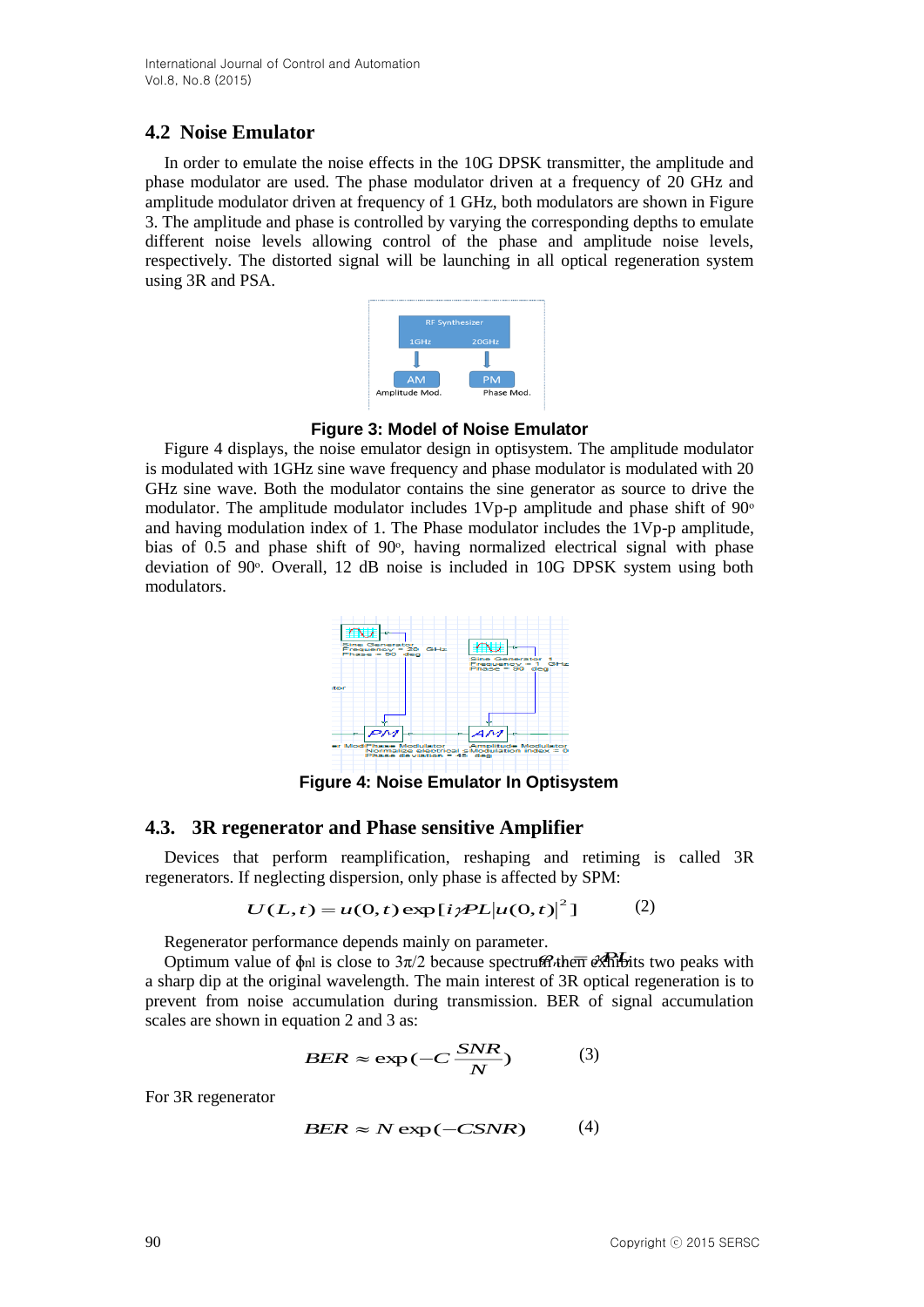SNR is the signal to noise ratio, N is the rank of the regenerator and C a suitable constant. One can obviously see the advantage of avoiding noise accumulation with a regenerator. Phase change of pump from  $\phi=0$  to  $\phi=\pi$  in equation 5 corresponds to shifting the modulation by  $\frac{1}{2}$  pump period, which is equivalent to 1/4 signal period. In one quadrature amplitude of the signal wave corresponding to the  $\phi = 0$ , signal is amplified by a gain of  $2^{\alpha}$  but in second quadrature corresponding to  $\dot{\phi} = \pi$  amplitude is deamplified  $2^{\alpha}$ . This is called a PSA as shown in equation 5, the two quadrature amplitudes are a and b;

$$
E = a\cos(\omega t + \phi) + b\sin(\omega t + \phi) \quad (5)
$$

and phase of the pump signal is to be amplify the cos(wt) component and deamplify the sin(wt) component, the two-kinds of input signals with isotropic (phase insensitive) noise are transformed to the squeezed state as shown in Figure 5. When the input noise is dependent on thermal noise, the process is called thermal noise squeezing.



**Figure 5: Phase Sensitive Amplifier Output**

### **4.4 All Optical Regenerator Using 3R Regenerator And Phase Sensitive Amplifier**

All optical regeneration is performed using 3R and PSA technique. Figure 6 illustrates the model for the all optical regeneration in Optisystem. The algorithm to performed all optical regeneration is developed in Matlab.



**Figure 6: Developed Model For All Optical Regeneration Using 3R And PSA**

Figure 6 states that first 10G DPSK signal is generated, after that amplitude and phase is included in the system externally. The all optical regeneration is performed over this noisy signal using developed algorithm (all optical regeneration algorithm using 3R and PSA). After that, BER is calculated before and after the all optical regeneration to verify the algorithm functionality. In all optical regeneration algorithm using 3R and PSA, 3R regenerator only can mitigate the ASE noise, synchronize the pulses, recover the signal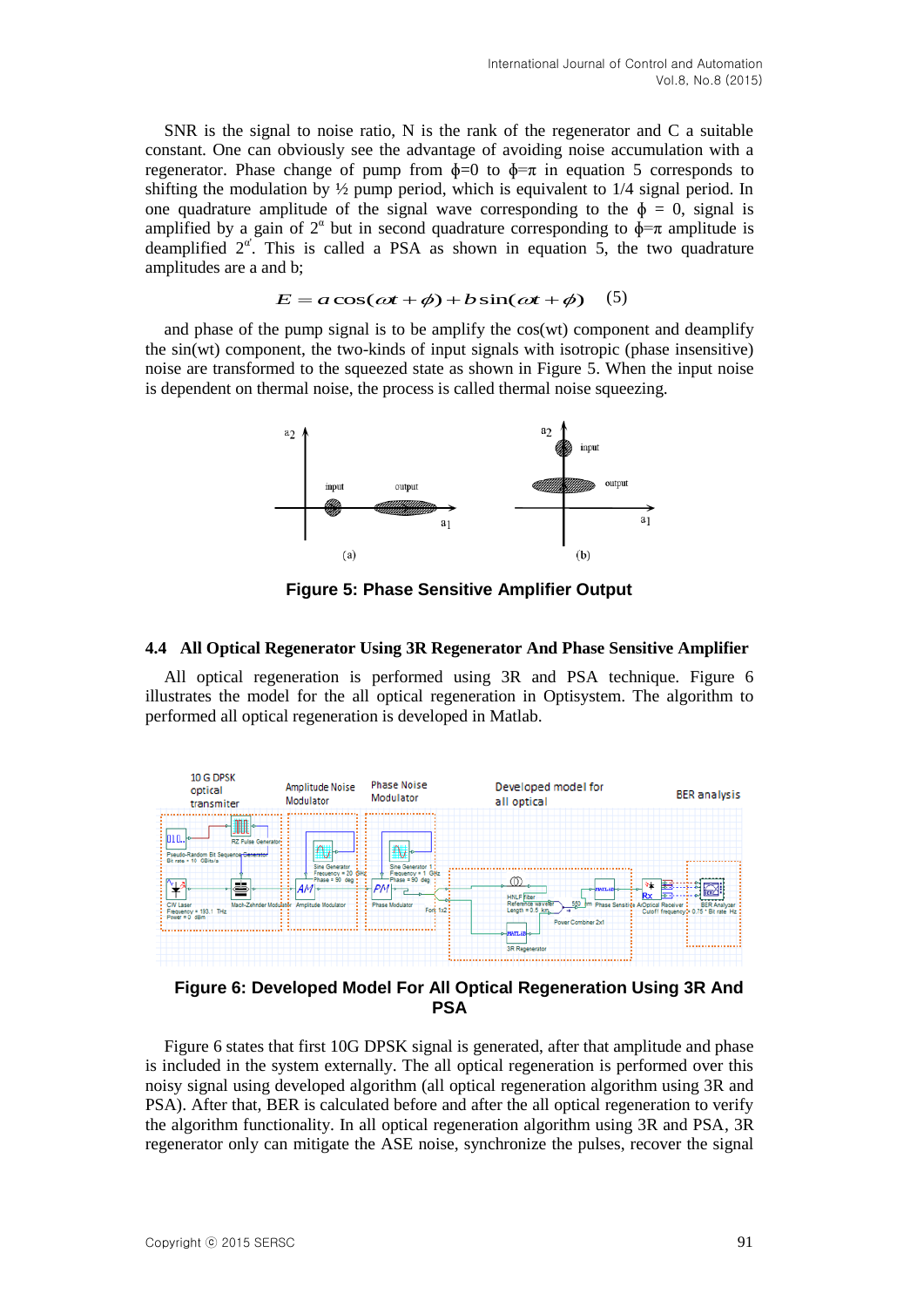International Journal of Control and Automation Vol.8, No.8 (2015)

for amplitude regeneration not for phase as much efficiently, overall 3R regeneration does not improve the BER of the optical system. To mitigate the nonlinear phase noise and to improve the BER of the optical system using 3R and PSA together. The main advantage of this technique is that with the help 3R regenerator the ASE noise and other amplitude related noise can mitigate and PSA will control the phase response of the system. Finally, all-optical regeneration is achieved using the 3R and PSA, with improved BER.

## **5. Results and Discussion**

The optical DPSK transmitter transmits 10G pseudo noise sequence with modulated wave of CW laser of 1552 nm. Figure 7 displays, the response of optical transmitter in optical spectrum analyzer. The global parameter for the model are setup as sample bit 64, sample rate 60 KHz, sample length 128 with Bit rate of 10Gb/s.



**Figure 7: Response of DPSK Transmitter**

Figure 8 and Figure 9 shows, response of noise emulator includes amplitude noise modulator and phase noise modulator respectively using optical spectrum analyzer using Optisystem, after inserting noise in 10G DPSK input.



## **Figure 8: Response Of DPSK Transmitter Before Including Amplitude Noise And Phase Noise**



The ideal BER should be 10<sup>-15</sup> for 10G DPSK system and ideally eye diagram should be opened and having no jitters. Figure 10 describes, the BER and eye diagram before the all optical regeneration, the BER at this level is  $10^{-4}$ , and eye diagram is also not eye opened and having jitters and in this case the Q-factor for the system 38. Using our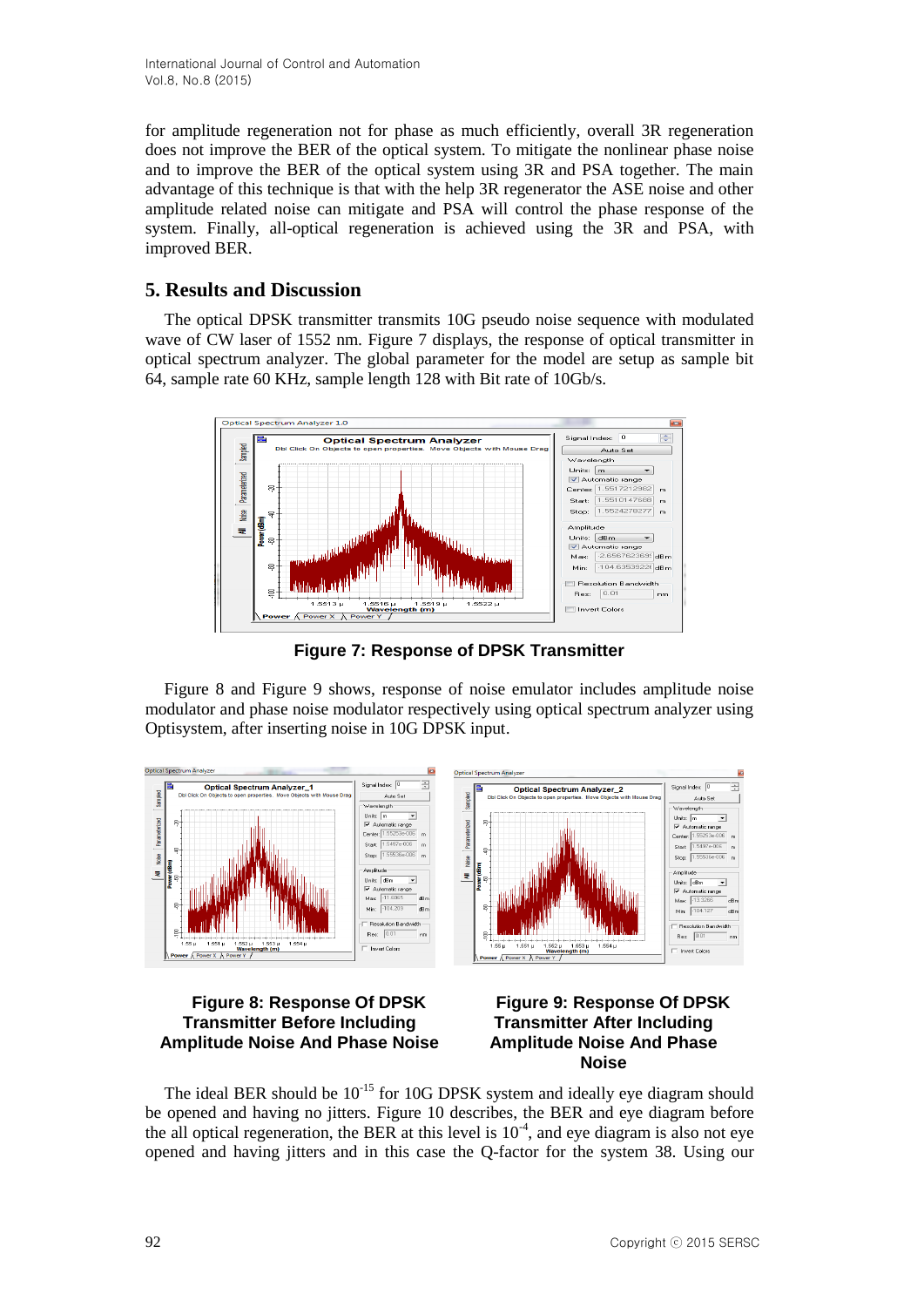developed techniques, It has been noted that BER up to  $10^{-11}$  is improved, with eyeopened diagram and Q-factor achieved for the system is 118 as shown in Figure 11. The results sates that, achieved the significant improvement in BER and 68% improvement in the Q-factor of the system with eye opened diagram, having minimum jitters. The remaining noise in the system is 4.5 dB; this states that that all optical regeneration has removed the noise from the system significantly. All these results are achieved at modulation index of one. The less modulation index will also affects in increasing the BER. It isS highlighted this problem during our findings; in future, there is a need to design such system that are independent from this modulation order.



**Figure 10: BER Before Applying All Optical Regeneration Using 3R And PSA** 

**Figure 11: BER After Applying All Optical Regeneration Using 3R And PSA** 

## **6. Conclusion**

The result of this study concludes that all-optical regeneration using 3R and PSA technique is feasible to use for 10G DPSK system that provides significant improvement in BER and Q-factor of the system. The result of this study suggest a number of new avenues for research, such as using similar technique 3R and PSA, the regeneration can be performed for PSK, DQPSK in high speed optical communication system. Furthermore, the energy efficient optical communication system design using FPGA to produce green optical communication system is also the future demand of high-speed communication. This research will be helpful to develop the high-speed communication system for future generation network.

## **7. Acknowledgement**

We are thankful to Universiti Tun Hussein Onn Malaysia (UTHM), Malaysia that encourages us to contribute in research. This work is supported by Research Acculturation Collaborative Effort (RACE) Grant [vot1437] & Postgraduates Incentive Grant (GIPS) UTHM.

### **References**

[1] Matsumoto, M., All-optical DQPSK signal regeneration using 2R amplitude regenerators. Optics Express, 2010. 18(1): p. 10-24.